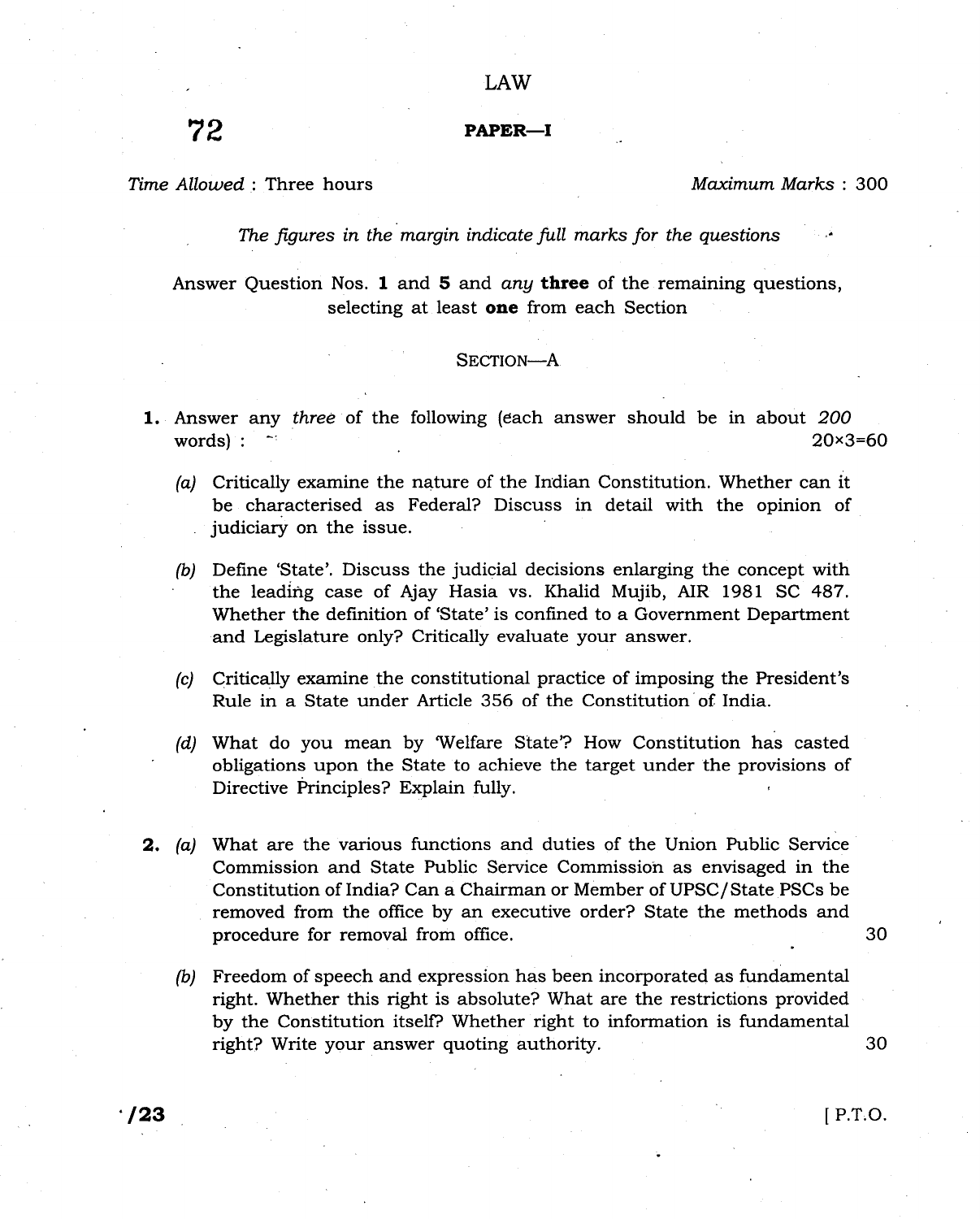- 3. (a) Discuss in detail the procedural safeguards to civil servant guaranteed by Article 311(2) of the Constitution pointing out exceptions, if any. Are the employees of a statutory corporation entitled to benefit of Article 311 of the Constitution? 30
	- (b) What do you mean by 'amendment? Discuss the scope and limits of amending power of the Parliament with reference to important judicial decisions. Your answer should also specifically deal with amendment of  $\dot{\phantom{a}}$  50 fundamental rights and basic features.
- 4. (a) Explain and illustrate,the term 'Natural Justice'.. Do you think that natural justice lays foundation on which the principles of good administration rest? Elucidate your answer citing judicial decision.
	- (b) What is pure administrative act? How judiciary review the administrative actions? Discuss the limitations of the High Courts in exercising writ jurisdiction under Article 226 of the Constitution of India.

30

30

# SECTION-B

- 5. Answer any three of the following (each answer should be in about  $200$ <br>words)  $20 \times 3 = 60$ words) : 20x3=60
	- (a) Discuss the scope, jurisdiction and powers of the International Criminal Court which has been set up in July, 2OO2. Also distinguish between International Court of Justice and International Criminal Court as regard their function.
	- (b) What is new economic order? Evaluate significant achievement in the object targeted. Discuss Paris Conference and Dunkel proposal in this direction.
	- (c) Development and environment are related to each other not only at national level but in international field. Elucidate with relevant provisions made in the UN Charter with regard to economic development and respect for human right through the clear acceptance of social and economic right.
	- (d) Write a note on historical development of International Law. Critically examine the statement-International Law is vanishing point of jurisprudence with reference to working in modern world.

 $\sqrt{23}$  2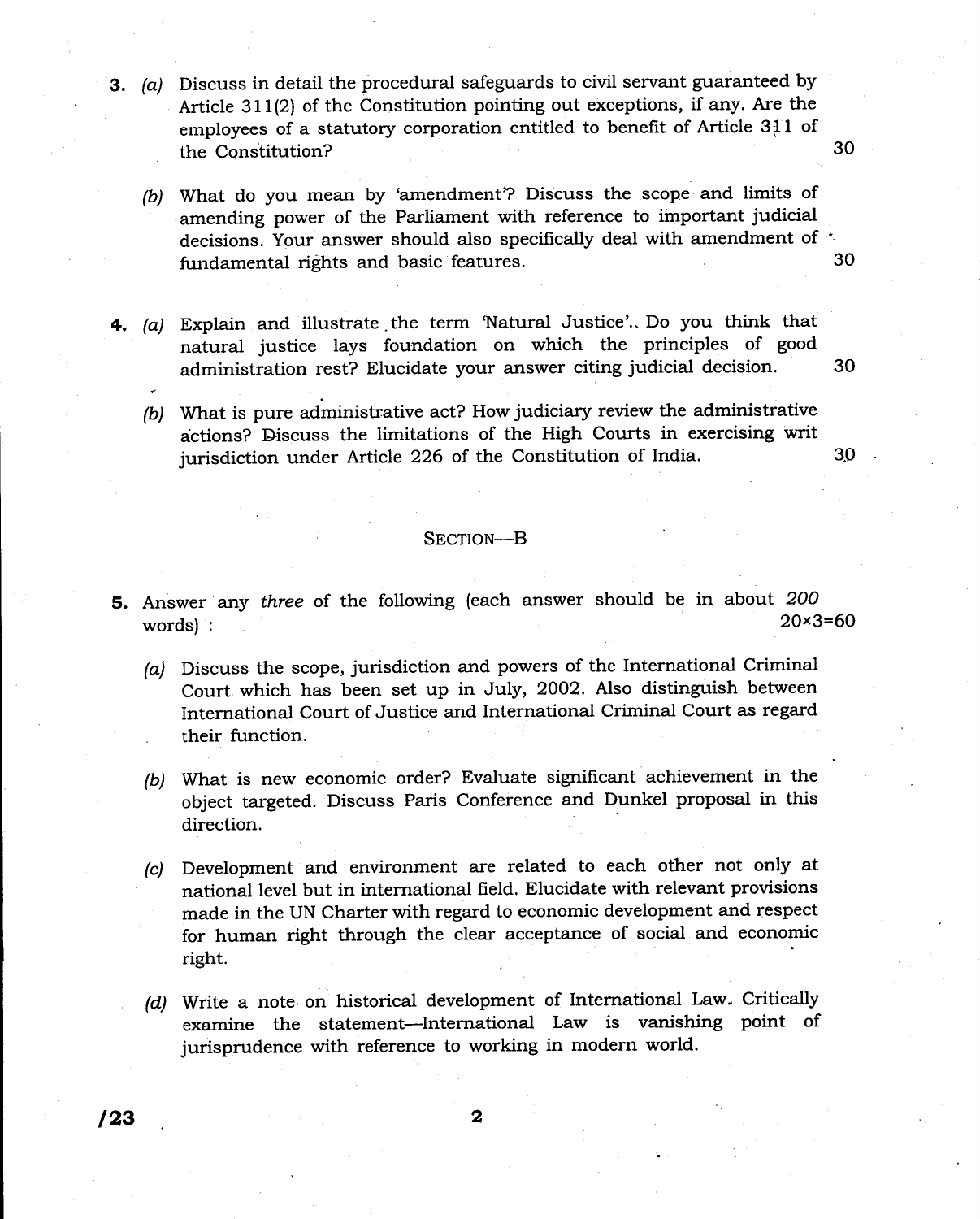- 6. (a) What is Recognition and State succession? Write down the different theories .of Recognition of a new State with a explanatory note on the rights and duties arising out of State succession. Cite at least one glaring example happened in 2oth century.
	- (b) Explain the State practice relating to operation of International Law within the. Municipal Law. Critically examine the different theories with respect to the relationship between International Law and Municipal Law. 30
- **7.** (a) How is an International Treaty formulated? Write a note on ratification, interpretation and termination of treaty and also write down an essay about different methods for settlement of international disputes.
	- (b) Write the contributions of the League of Nations and the United Nations to the development of contemporary International Law. Is the USA Government behaviouring like a rogue State in imposing her will to the International Community? Examine critically.
- 8. (a) Assess the rich contributions of the United Nations in fulfilling the UN Charter, L945. State the progress the UN has so far achieved in fulfilling the UN mandate of de-colonisation. Explain your answer with suitable events.
	- (b) Critically examine the following :
		- $(i)$  Development of Air law
		- (ii) Development relating to Aircraft hijacking

Evaluate the hijacking on Indian Aircraft/Airline with principles of Universal Jurisdiction relating to such crime. 30

\*\*\*

 $12RQ-100$ 

30

30

30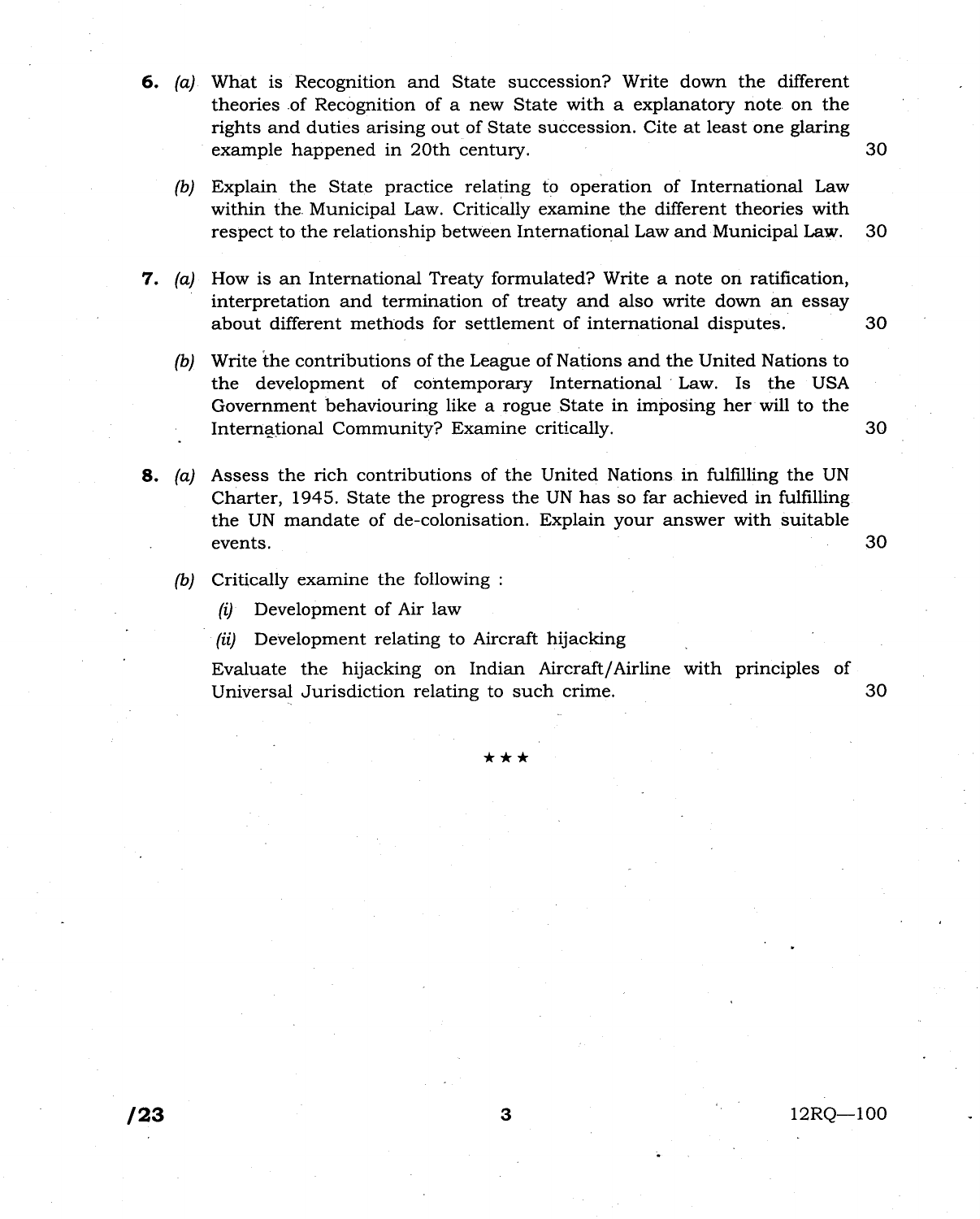LAW

## PAPER-II

Time AIIowed : Three hours

Maximum Marks : 300

The figures in the margin indicate full marks for the questions

Answer Question Nos. 1 and 5 which are compulsory and three of the remaining questions, selecting at least **one** from each Section

## SECTION-A

- 1. Answer any three of the following (answer to each question must not exceed  $200 \text{ words}$ )  $20 \times 3 = 60$ 200 words) :
	- (a) There are certain general defences which apply in every tort. Write about them. Whether there are different defences apart from above in case of defamation? Elucidate your answer fully.
	- (b) What is an 'unlawful assembly' as defined in Indian Penal Code? Assess the criminal liability, whenever force or violence is used, by any member of armed forces thereof. Distinguish between common intention and common object.
	- (c) Illustrate the factors to'be considered for ascertaining the availability or nonavailability of right of private defence in cases of both body and property.
	- (d) Narrate the doctrine of contributory negligence stating defence of it. Also explain contributory negligence of the children bringing out position of law in England.
- 2. (a) Describe the offences relating to marriage as envisaged in IPC with judicial decision. Explain the provisions introduced in the Code of Criminal Law (Amendment) Act, 1983 to combat the menace of dowry death. Whether present law is inadequate? Suggest suitably.
	- (b) Explain the offences against State. Whether terrorism is defined in IPC? Apart from existing legislations, whether further enactment is required to deal with the situation arising in the present-day society from terrorists? Critically examine.

30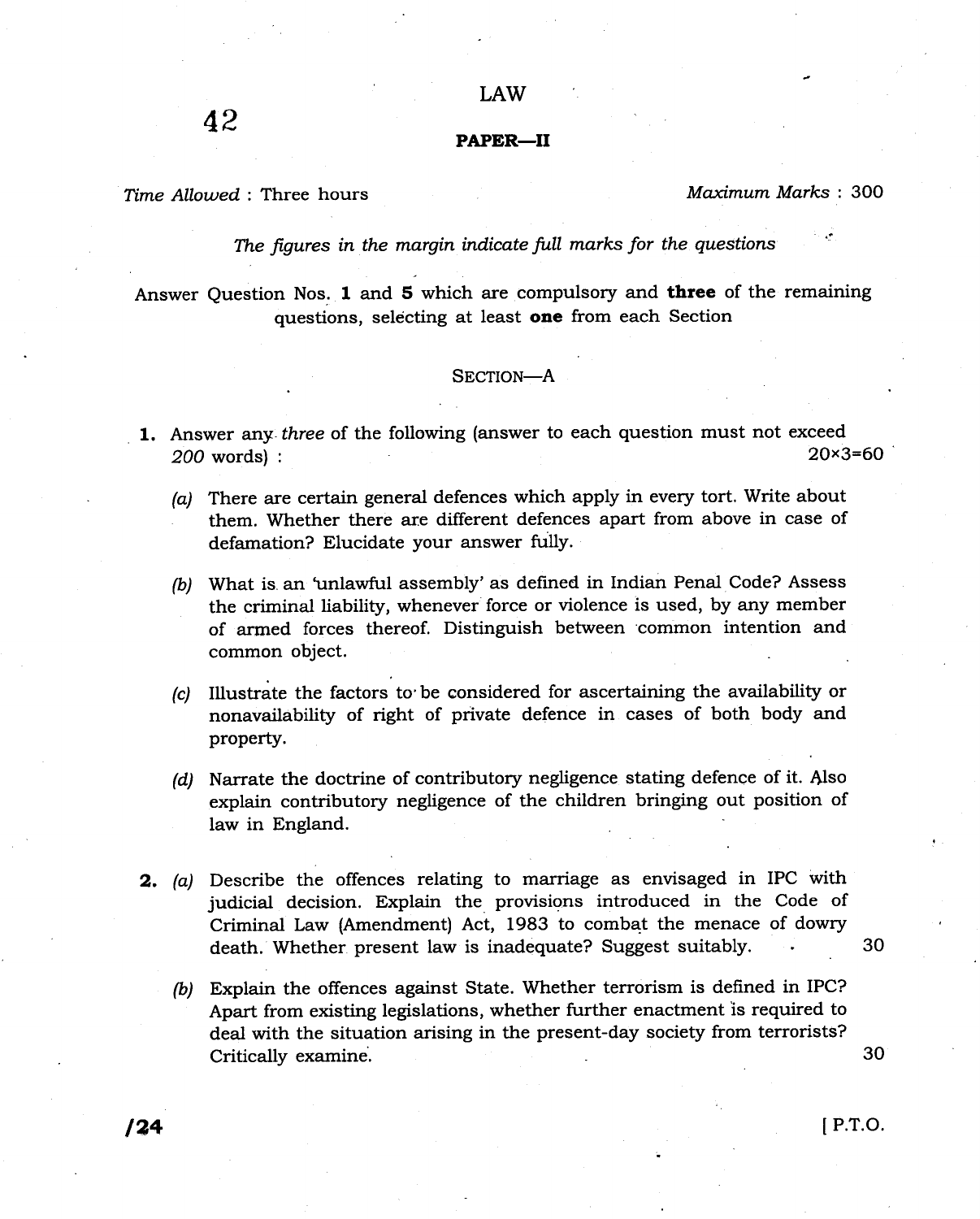- 3. (a) Define attempt. Whether attempt is punishable? What does constitute crime and what are different stages of crime? Point out the difference of offence and crime with suitable illustrations. <sup>30</sup>
	- (b) Critically analyse the doctrine of vicarious liability. Discuss the vicarious liability of Government for the acts committed by its servant. Also highlight if there is any liability for criminal act. 30
- 4. (a) Who is consumer and what do you mean by deficiency in service? Discuss how, when and under what circumstances, a consumer/complainant can file complaint for the sarne. Discuss the authorities constituted for redressal of grievances under the provisions of the Consumer Protection Act.  $30$ 
	- (b) Write critically on the following :  $15 \times 2 = 30$

- (i) Protection of the Civil Rights Act, 1955
- (ii) Prevention of the Corruption Act, 1988

#### SECTION-B

- 5. Answer any *three* of the following (answer to each question must not exceed  $200 \text{ words}$ )  $\cdot$  20×3=60  $200$  words $):$ 
	- $(a)$  What are different kinds of agreement declared void by the Indian Contract Act, 1872? Explain them briefly with suitable illustrations.
	- (b) Explain the terms 'performance' and 'discharge' in the area of contract. What are the modes of discharging contraet? Is there any remedy for anticipatory breach of contract? Discuss.
	- (c) "Proposal and acceptance are the foremost for formation of contract." Explain the above statement. How can an offer be accepted and revoked? Discuss fully citing judicial decisions.
	- (d) How is an agent appointed? Whether consideration is required for creation of an agency? Explain different modes of appointment of an agent and its ratification.
- 6. (a) Indian Contract Act has not defined the term 'quasi-contract' but certain resembling obligations. Discuss, with its essentials, fully for enforcemeht. 30
	- (b) What do you understand by the terms 'void' and 'voidable' contracts? Discuss the rights and obligations of parties to a void contract and a voidable contract after its rescission. Whether there is any legel force of illegal contracts? Explain with judicial decisions. <sup>30</sup>